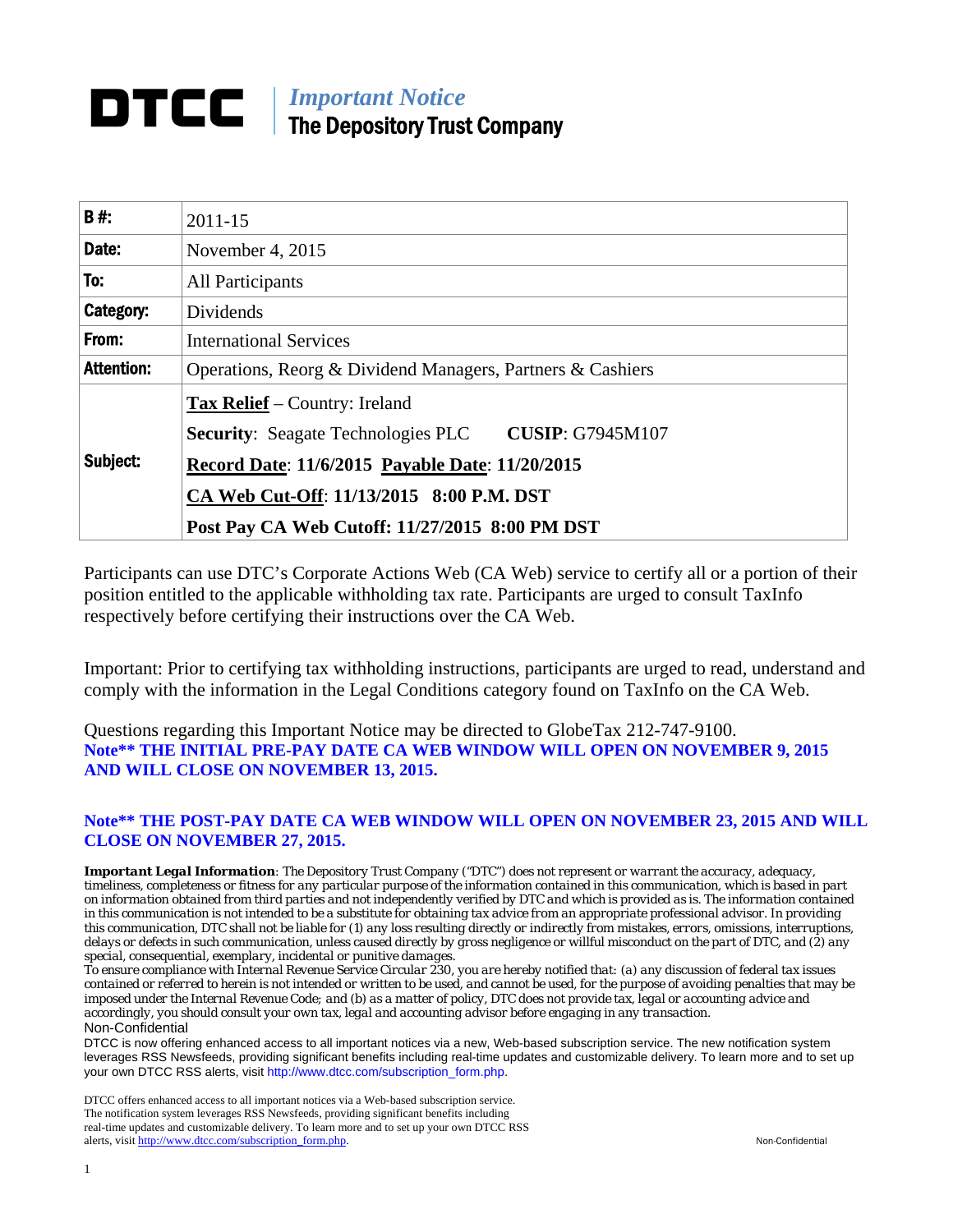

# **SEAGATE TECHNOLOGIES PLC CUSIP: G7945M107 RECORD DATE: NOVEMBER 6, 2015 PAY DATE: NOVEMBER 20, 2015**

#### Note: All non-U.S. beneficial owners who wish to be exempt from Irish withholding tax must have the correct original Composite Non-Resident Form V2 on file with a Qualified Intermediary ("QI") or BNY Mellon.

Participants can elect to receive a distribution with 0% (tax-exempt rate) tax withheld on behalf of beneficial owners who meet the following conditions:

- 1. beneficial owners with a verified U.S. address or
- 2. beneficial owners residing in "relevant territories" (other than the U.S.) (see list below) who have provided the required Irish dividend withholding forms to BNY Mellon by 8 P.M. ET, on the last day of the applicable CA Web election period or
- 3. beneficial owners residing OUTSIDE of relevant territories who qualify for other exemptions and have provided the required Irish dividend withholding forms to BNY Mellon by 8 P.M. ET, on the last day of the applicable CA Web election period or
- 4. beneficial owners that are Irish resident companies or other Irish resident entities that are exempt from Irish dividend withholding tax for Irish corporation tax purposes and have provided the required Irish dividend withholding forms to BNY Mellon by 8 P.M. ET. on the last day of the applicable CA Web election period

All others will be subject to dividend withholding tax of 20% (unfavorable rate) tax.

Participants can use DTC's Corporate Actions Web (CA Web) instructions tab to certify all or a portion of their position entitled to the applicable withholding tax rate. Use of these instruction methods will permit entitlement amounts to be paid through DTC. By electing, Participants agree to the Agreements, Representations and Indemnification below.

By participating in the DTC CA Web process, Participants agree to comply with all audit requests made by the Irish Revenue Commissioners within twenty one days.

# NOTE: THE INITIAL PRE-PAY DATE CA WEB WINDOW WILL OPEN ON NOVEMBER 9, 2015 AND WILL CLOSE ON NOVEMBER 13, 2015.

# NOTE: THE POST-PAY DATE CA WEB WINDOW WILL OPEN ON NOVEMBER 23, 2015 AND WILL **CLOSE ON NOVEMBER 27, 2015.**

By certifying the exempt rate, the participant is certifying that the beneficial owner meets one of the criteria listed below:

# **EXEMPT 0% - U.S. RESIDENTS**

The direct beneficial owner of the shares to be paid at the exempt rate has a valid U.S. address on the participant's books and records on the record date of November 6, 2015. The participant is **not required** to provide a U.S.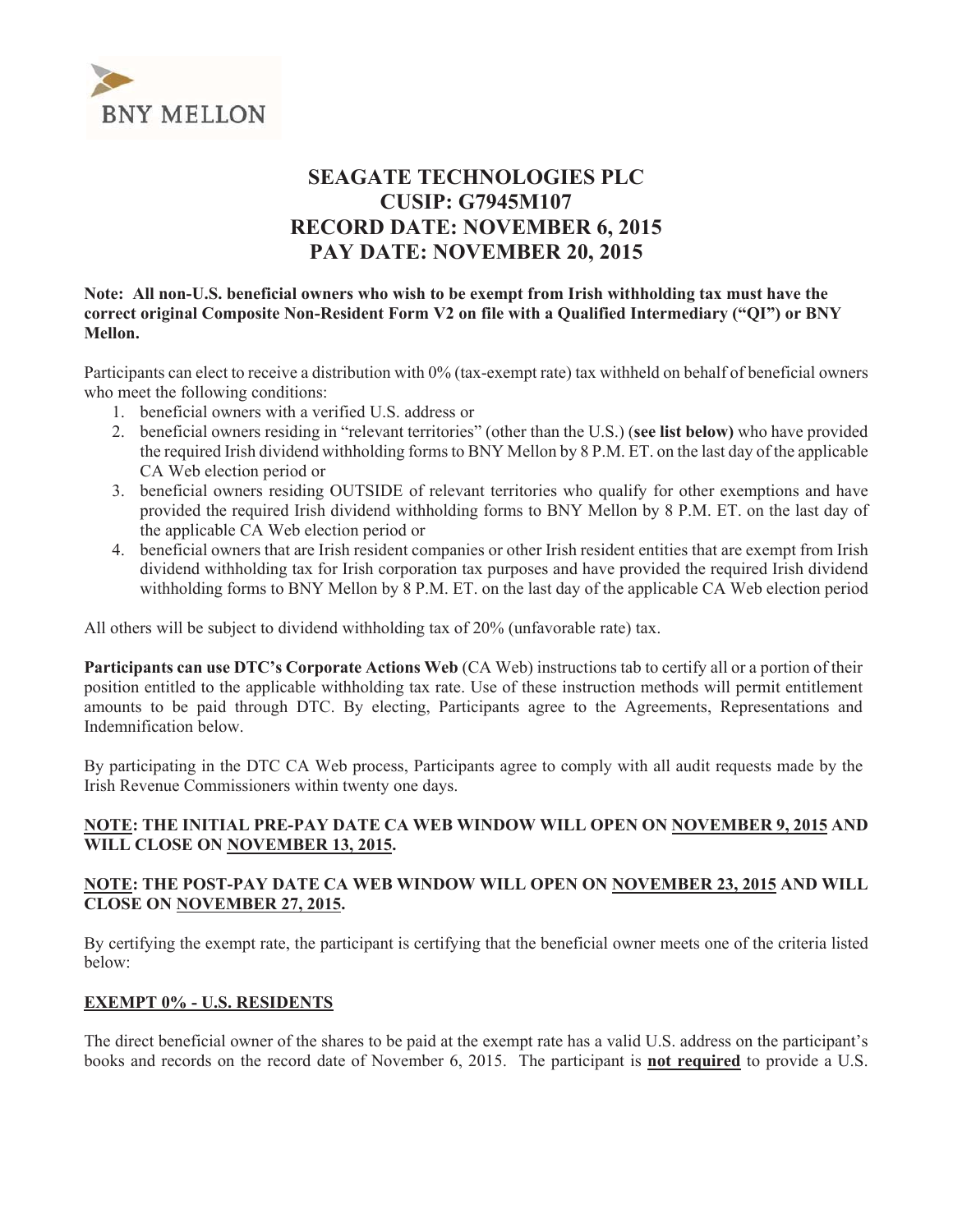Certification of Residence (Form 6166) or a Non-Resident V2 form but must have a valid U.S. address on their books which has been certified by the beneficial owner through a W-9 Form.

# **EXEMPT 0% - RESIDENTS OF RELEVANT TERRITORIES (OTHER THAN THE U.S.)**

The direct beneficial owner of the shares to be paid at the exempt rate has an address in a "relevant territory" (other than the U.S.) on the record date of November 6, 2015 (Appendix A).

To qualify under this category:

- a) An original Composite Non-Resident Form V2 is on file with a QI closest to the beneficial owner and the relationship between the QI and the beneficial owner is disclosed to BNY Mellon using the attached cover letter (Appendix B). **OR**
- b) An original Composite Non-Resident Form V2 is provided to BNY Mellon by the end of the applicable election period and the beneficial owner is disclosed to BNY Mellon using the attached cover letter  $(A$ ppendix  $B)$ .

The beneficial owner must have provided the Non-Resident Form V2 to the QI before the record date of November 6, 2015 to be eligible for relief at source.

#### **EXEMPT 0% - OTHER ELIGIBLE ENTITIES**

The direct beneficial owner of the shares to be paid at the exempt rate is a company that is resident outside of Ireland and the relevant territories but is controlled either by one or more persons that are resident in a relevant territory or by a company, the principal class of shares of which, or of its 75% parent company or of all its parent companies, is substantially and regularly traded on a stock exchange in Ireland or on a recognized stock exchange in a relevant territory on the record date of November 6, 2015 (Appendix A).

To qualify under this category:

- a) An original Non-Resident Form V2B<sup>\*</sup> is on file with the QI closest to the beneficial owner and the beneficial owner is disclosed to BNY Mellon using Appendix B enclosed. **OR**
- b) An original Non-Resident Form V2B<sup>\*</sup> is provided to BNY Mellon by the end of the applicable election period and the beneficial owner is disclosed to BNY Mellon using **Appendix B** enclosed.

# **EXEMPT 0% - IRISH RESIDENT CORPORATIONS AND OTHER ENTITIES**

The direct beneficial owner of the shares to be paid at the exempt rate is a company or other Irish resident entity that is exempt from Irish dividend withholding tax, such as a pension fund, that is resident in Ireland on the record date of November 6, 2015.

To qualify under this category:

- a) An original Composite Resident Form V3<sup>\*</sup> is on file with a QI closest to the beneficial owner and the beneficial owner is disclosed to BNY Mellon using Appendix B enclosed.
- **OR**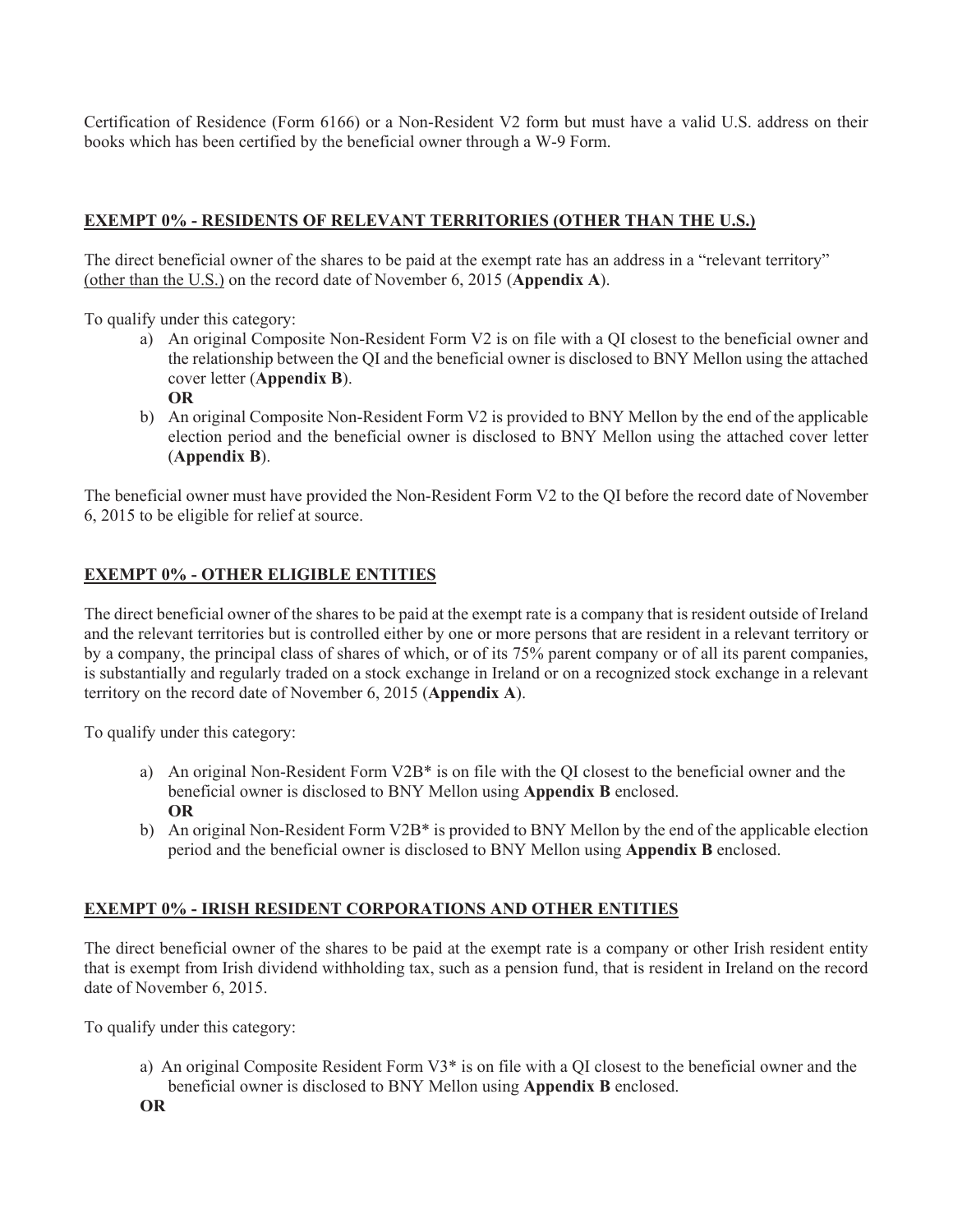b) An original Composite Resident Form  $V3^*$  is provided to BNY Mellon by the end of the applicable election period and the beneficial owner is disclosed to BNY Mellon using **Appendix B** enclosed.

# **SPECIAL SITUATIONS**

#### U.S. Citizens and Residents on long-term assignment abroad

If a shareholder has an address in a relevant territory but has a valid W-9 on file that validates their residency in the U.S. then this shareholder may obtain the exempt withholding rate with.

#### Either:

#### AN ELECTION IN THE EXEMPT 0% - U.S. RESIDENTS CATEGORY IF:

Either

a) There is still a valid U.S. address on file with the DTC Participant.

 $Or$ 

b) An original Non-Resident Form V2A\* and a U.S. Certification of Residence. (Form 6166) (provided as documentation for part 2 of the Non-Resident Form V2A) are provided to either the QI closest to the beneficial owner or to BNY Mellon and the beneficial owner must be disclosed to BNY Mellon using Appendix B enclosed.

 $Or:$ 

# AN ELECTION IN THE EXEMPT 0% - RESIDENTS OF RELEVANT TERRITORIES (OTHER THAN THE U.S.) CATEGORY IF:

They meet the requirements listed for Residents of Relevant Territories (other than the U.S.) above.

#### Residents of a Relevant Territory residing in the U.S.

If a shareholder has an address in the U.S. but has a form W-8BEN on file that validates his residency in a relevant territory (other than the U.S.) he may claim exemption in the EXEMPT 0% - RESIDENTS OF RELEVANT TERRITORIES (OTHER THAN THE U.S.) provided that he satisfies all other terms and conditions under that category.

#### **UNFAVORABLE 20%**

For purposes of certifying via CA Web on this dividend distribution, all shares that do not meet the criteria for the exempt rate noted above will be paid net of Irish dividend withholding tax applied at the rate of 20%.

#### Partnerships and Trusts are entitled for tax relief via CA Web as follows:

#### **PARTNERSHIPS**

For Irish DWT purposes, a U.S. formed partnership is viewed as a U.S. resident only to the extent that all of the partnership's underlying partners are U.S. residents. If all partners are U.S. residents and have a U.S. address on the participant's books and records on the record date of November 6, 2015 (certified by the beneficial owner through a valid Form W-9), the partnership is entitled to exemption from DWT under the "U.S. Residents" CA Web election category.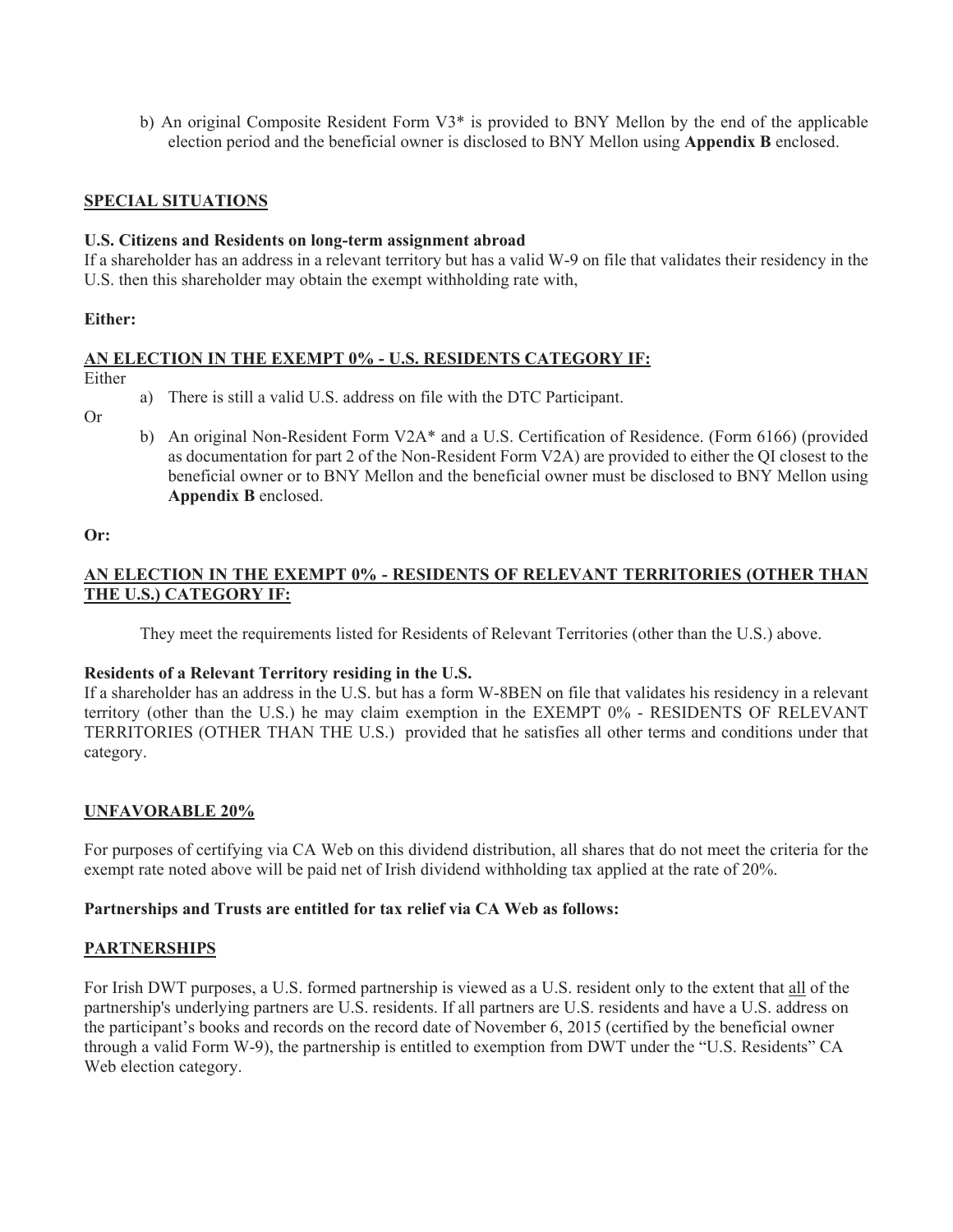For Irish DWT purposes, a relevant territory formed partnership is viewed as a resident of a "relevant territory" only to the extent that all of the partnership's underlying partners are residents of a "relevant territory." To qualify under the "Residents of Relevant Territories (Other than the U.S.)" CA Web election category, each partner must have:

- a) An original Non-Resident Form V2A, V2B, or V2C on file with a QI closest to the partnership and the partnership and the names of the underlying partners are disclosed to BNY Mellon using Appendix B. **OR**
- b) An original Non-Resident Form V2A, V2B, or V2C provided to BNY Mellon and the partnership and the names of the underlying partners are disclosed to BNY Mellon using **Appendix B**.

Each partner must have provided the relevant Non-Resident Form V2A, V2B, or V2C to BNY Mellon or other QI as applicable, and disclosed the relevant information to BNY Mellon using Appendix B by 8 P.M. EST on the last day of the pre-pay date CA Web election period to be eligible for payment via relief at source on pay date.

A non-relevant territory formed partnership, e.g. Cayman Islands, may potentially qualify under the "Other" Eligible Entities" CA Web election category. To qualify under this category, the partnership must apply directly to the Irish Revenue Commissioners to receive a letter by concession granting the partnership exemption at source from Irish DWT (provided all partners are resident in a relevant territory or are otherwise entitled to exemption from Irish DWT) and the partnership must have:

- a) A concession letter from the Irish Revenue Commissioners on file with a QI closest to the partnership and the partnership is disclosed to BNY Mellon using Appendix B. **OR**
- b) A concession letter from the Irish Revenue Commissioners provided to BNY Mellon and the partnership is disclosed to BNY Mellon using Appendix B.

In order to apply for the concession, the Irish Revenue Commissioners require valid V2 Forms for all partners, a spreadsheet listing of all partners, and their percentage shareholdings.

The partnership must have provided the relevant concession letter to BNY Mellon or other QI as applicable, and the partnership is disclosed to BNY Mellon using Appendix B by 8 P.M. EST on the last day of the pre-pay date CA Web election period to be eligible for payment via relief at source on pay date.

# In any of these scenarios, if at least one partner is not a resident of a "relevant territory" or otherwise entitled to an exemption from Irish DWT, no part of the partnership's position is entitled to exemption from Irish DWT.

In instances where the partnership has been taxed at source on a dividend payment, either the partnership (if all underlying partners are eligible) or an individual qualifying partner may apply for a refund of the tax withheld via a long form claim. For information on filing a long form claim after pay date, please contact GlobeTax as Agent for BNY Mellon at 1-800-915-3536.

# **TRUSTS**

Taxable Trusts (for Irish DWT purposes, "discretionary trusts"): If a trust is taxable at the entity level and falls within one of the exempt categories set out above at the level of the trust, it is entitled to exemption from Irish DWT.

Non-taxable trusts (for Irish DWT purposes, "non-discretionary trusts"): If a trust is not taxable at the entity level, eligibility for exemption from Irish DWT depends on the residency of its underlying beneficiaries. If all beneficiaries are residents of relevant territories or are otherwise entitled to exemption from Irish DWT, the trust is entitled to exemption from Irish DWT. If at least one beneficiary is not a resident of a relevant territory or are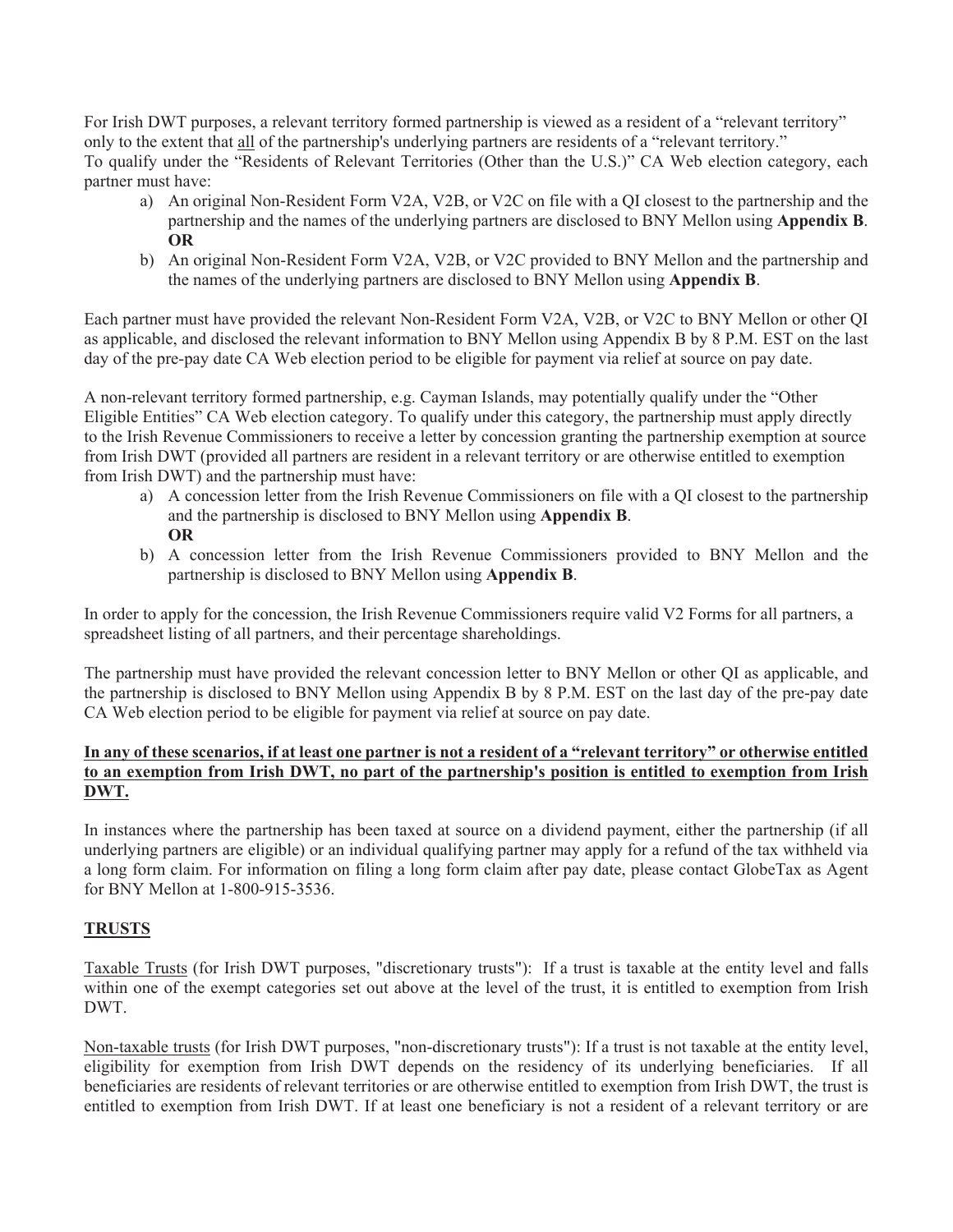otherwise entitled to exemption from Irish DWT, no part of the trust's position is entitled to exemption from Irish DWT and the trust's entire position is subject to the 20% Irish DWT.

Withholding rate with Participant CA Web certification for taxable trusts falling within one of the exempt categories set out above at the level of the trust with and non-taxable trusts whose beneficiaries are all qualifying non-residents:  $0\%$ 

Withholding rate without Participant CA Web certification and non-taxable trusts with at least one beneficiary not a resident of a "relevant territory" or otherwise entitled to exemption from Irish DWT: 20%

# \*NOTE: Non-Resident Forms V2A, V2B and V2C and Composite Resident Form V3 are available at http://www.revenue.ie/en/tax/dwt/forms/index.html

To ensure that beneficial owners who meet the exempt treatment criteria receive their SEAGATE **TECHNOLOGIES PLC** dividends gross please notify DTC, via CA Web, no later than November 27, 2015, as to the declaration of the shares representing Exempt and Unfavorable holders of record date November 6, 2015.

Individual residents of Ireland may <u>not</u> benefit from the exempt / favorable rate program unless they are entitled to exemption from DWT under Irish law by reason of incapacity or infirmity and have completed a Composite **Resident Form V3 to this effect.** 

For information about filing reclaims after **November 27, 2015**, as well as receiving the appropriate tax forms, please contact:

> **GLOBETAX AS AGENT FOR BNY MELLON** 90 Broad Street –  $16^{th}$  Floor New York, NY 10004 Attn: Laura Gallo Email: Laura Gallo@GlobeTax.com Group Email: IrelandESP@GlobeTax.com





BNY Mellon offers ESP powered by GlobeTax, which allows for the secure and simplified transfer of beneficial owner level data from the Participant to BNY Mellon, and creates applicable documentation on the Participant's behalf. These claims should be submitted through the following website:

https://esp.globetax.com

Please use the above contact information if you have any questions about this process.

This system is available for At Source, Quick Refund, and Long Form claims.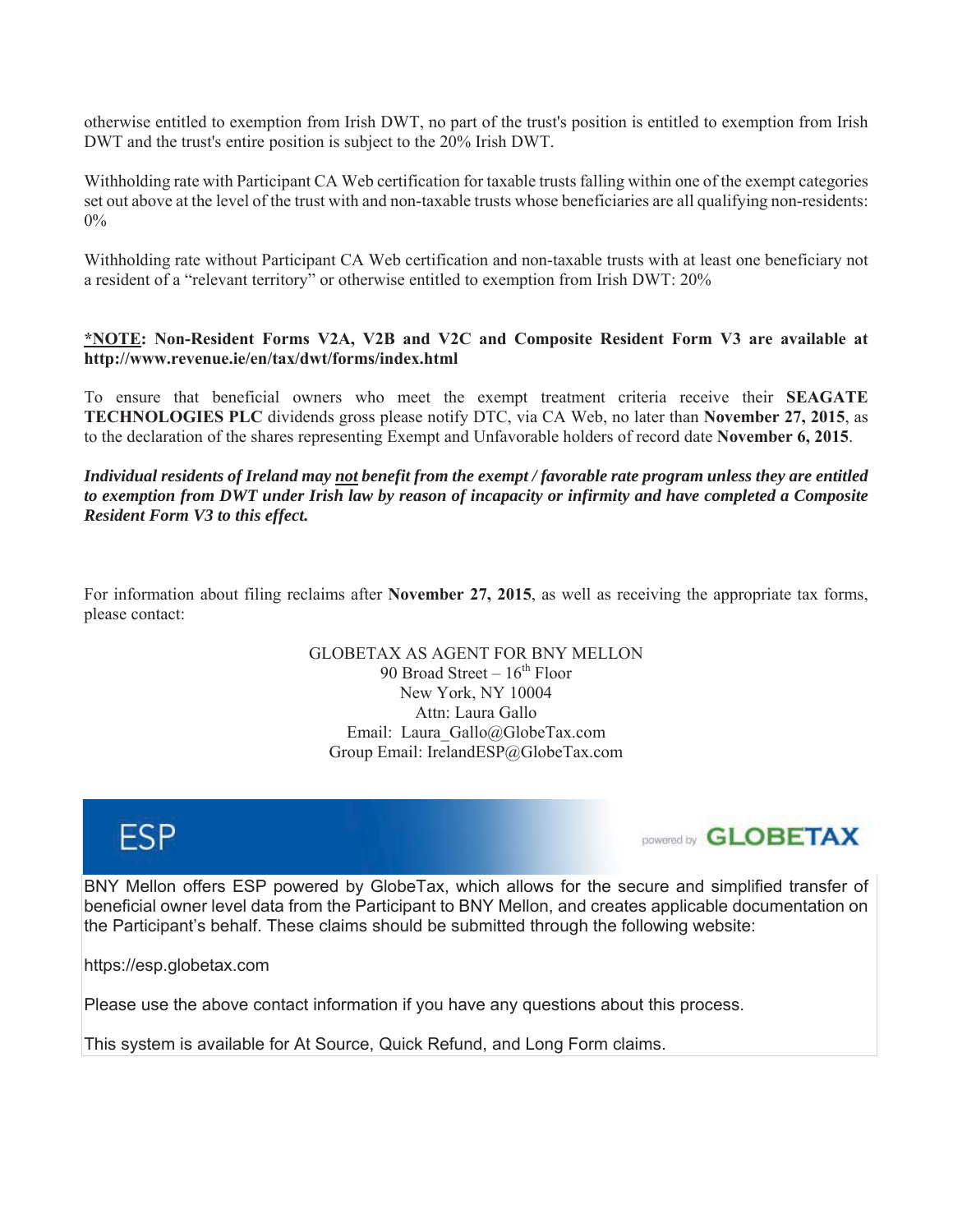For DTC participants who missed the DTC CA Web process or filed incorrectly via the DTC CA Web process and wish to amend their filing, please contact BNY Mellon at address provided above. Long form filings are subject to a Tax Relief Fee of \$0.01 per share with a minimum service charge of \$25.00 withheld by BNY Mellon.

# If Participants do not certify through CA Web for the exempt rate as to any shares, they will receive the dividend with 20% withheld with respect to those shares.

Please note: Beneficial owners will not benefit from the accelerated tax refund procedure if claimants file via the traditional long form process after the CA Web deadline of November 27, 2015, but may submit claims to BNY Mellon, who is available to assist in claiming refunds from the Ireland Revenue Office under the traditional long form process until December 1, 2019, or to the Irish Revenue Commissioners. Be advised that it is generally more advantageous to file a claim earlier, specifically under the accelerated tax refund procedure, as refunds claimed through the traditional long form procedure customarily experience extensive costs and delays.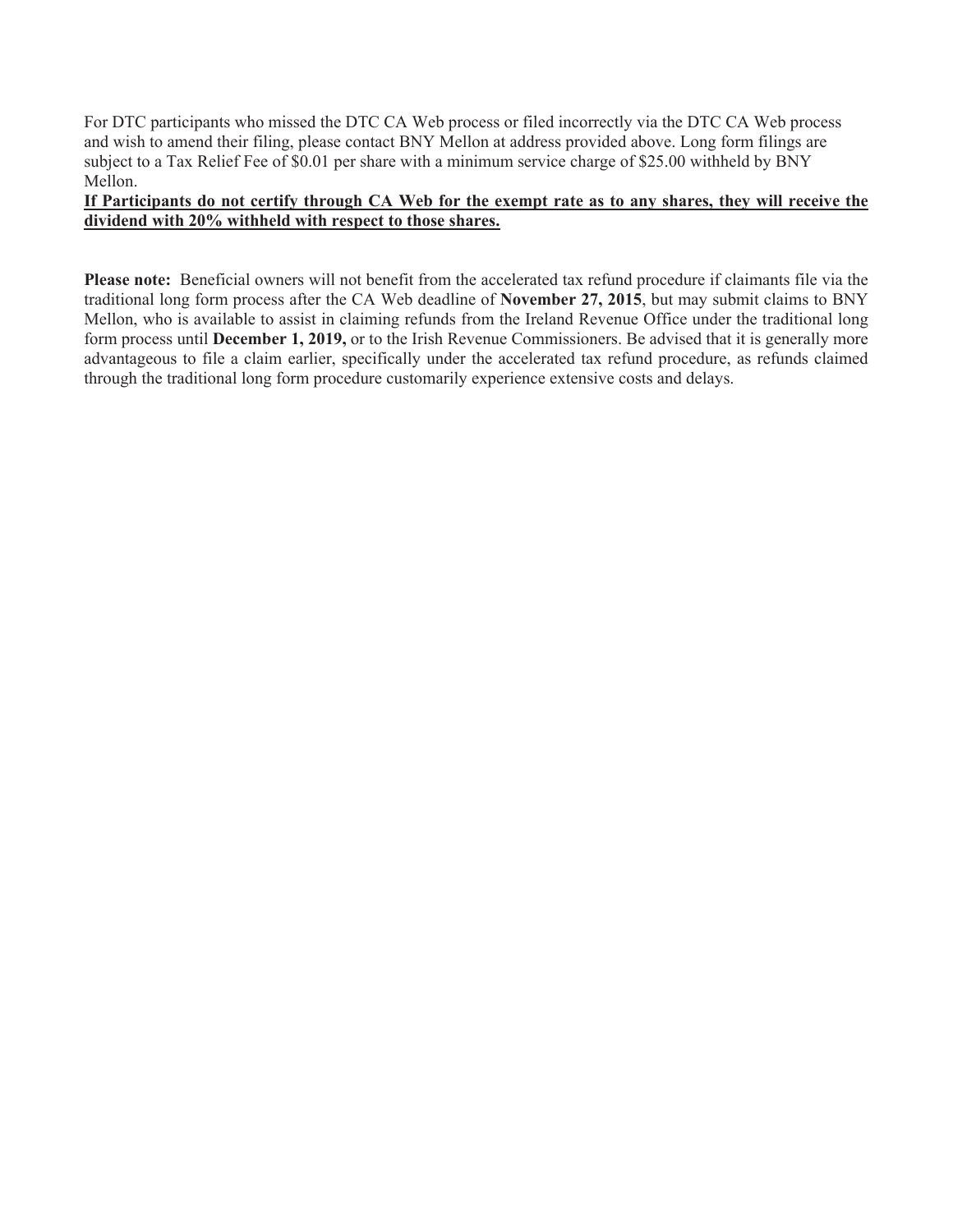# APPENDIX A<br>RELEVANT TERRITORIES

| <b>ALBANIA</b>                  | <b>GREECE</b>      | <b>PANAMA</b>               |  |
|---------------------------------|--------------------|-----------------------------|--|
| <b>ARMENIA</b>                  | <b>HONG KONG</b>   | <b>POLAND</b>               |  |
| <b>AUSTRALIA</b>                | <b>HUNGARY</b>     | <b>PORTUGAL</b>             |  |
| <b>AUSTRIA</b>                  | <b>ICELAND</b>     | <b>QATAR</b>                |  |
| <b>BAHRAIN</b>                  | <b>INDIA</b>       | <b>ROMANIA</b>              |  |
| <b>BELARUS</b>                  | <b>ISRAEL</b>      | <b>RUSSIA</b>               |  |
| <b>BELGIUM</b>                  | <b>ITALY</b>       | <b>SAUDI ARABIA</b>         |  |
| <b>BOTSWANA</b>                 | <b>JAPAN</b>       | <b>SERBIA</b>               |  |
| <b>BOSNIA &amp; HERZEGOVINA</b> | <b>KOREA</b>       | <b>SINGAPORE</b>            |  |
| <b>BULGARIA</b>                 | <b>KUWAIT</b>      | <b>SLOVAK REPUBLIC</b>      |  |
| <b>CANADA</b>                   | <b>LATVIA</b>      | <b>SLOVENIA</b>             |  |
| <b>CHILE</b>                    | <b>LITHUANIA</b>   | <b>SOUTH AFRICA</b>         |  |
| <b>CHINA</b>                    | <b>LUXEMBOURG</b>  | <b>SPAIN</b>                |  |
| <b>CROATIA</b>                  | <b>MACEDONIA</b>   | <b>SWEDEN</b>               |  |
| <b>CYPRUS</b>                   | <b>MALAYSIA</b>    | <b>SWITZERLAND</b>          |  |
| <b>CZECH REPUBLIC</b>           | <b>MALTA</b>       | <b>THAILAND</b>             |  |
| <b>DENMARK</b>                  | <b>MEXICO</b>      | REPUBLIC OF TURKEY, THE     |  |
| <b>EGYPT</b>                    | <b>MOLDOVA</b>     | <b>UKRAINE</b>              |  |
| <b>ESTONIA</b>                  | <b>MONTENEGRO</b>  | <b>UNITED ARAB EMIRATES</b> |  |
| <b>ETHIOPIA</b>                 | <b>MOROCCO</b>     | <b>UNITED KINGDOM</b>       |  |
| <b>FINLAND</b>                  | <b>NETHERLANDS</b> | <b>UNITED STATES</b>        |  |
| <b>FRANCE</b>                   | <b>NEW ZEALAND</b> | <b>UZBEKISTAN</b>           |  |
| <b>GEORGIA</b>                  | <b>NORWAY</b>      | <b>VIETNAM</b>              |  |
| <b>GERMANY</b>                  | <b>PAKISTAN</b>    | <b>ZAMBIA</b>               |  |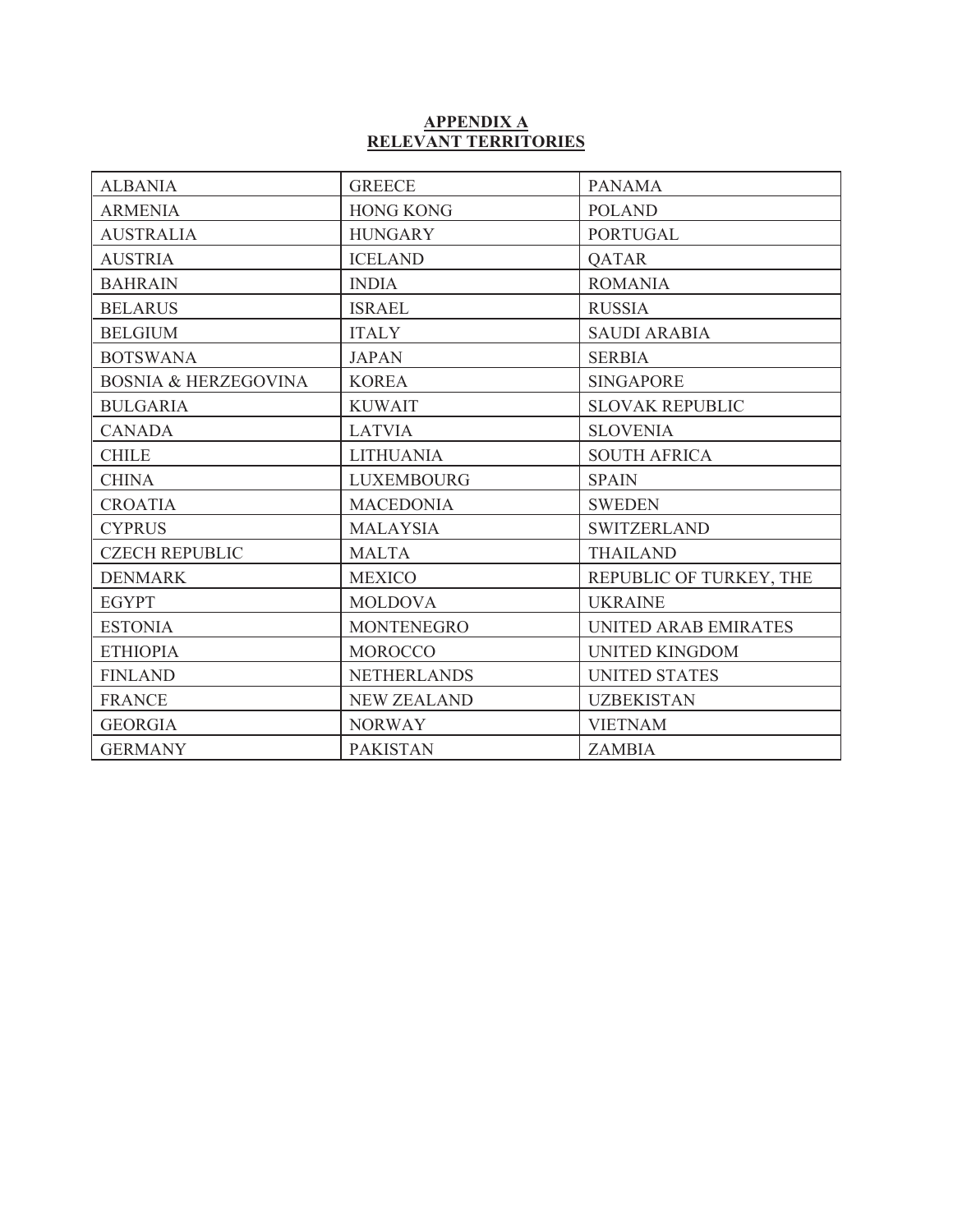# **APPENDIX B** \*\*\*THIS DOCUMENT MUST BE PREPARED ON LETTERHEAD\*\*\*

# **COVER LETTER REQUIRED FOR EXEMPT IRISH RESIDENTS & OTHER ELIGIBLE ENTITIES**

(Date)

GlobeTax as agent for BNY Mellon 90 Broad Street - 16th Floor New York, New York 10004 Attn<sup>-</sup> Irish Reclaims

| Issue Name:   | SEAGATE TECHNOLOGIES PLC ("Issuer") |
|---------------|-------------------------------------|
| CIISIP        | G7945M107                           |
| Record Date:  | November $6, 2015$                  |
| Payable Date: | November 20, 2015                   |
|               |                                     |

We, <DTC Participant Name>, also known under DTC participant number <0000>, acting on behalf of the beneficial owners of the dividend income specified above claim exemption from the 20% Irish dividend withholding tax. This exemption declaration is in respect of a relevant distribution to be made on the security referenced above. We hereby state that these shares are held in a nominee capacity only and we therefore hold no beneficial interest in them; all monies repaid by Revenue will be paid to the underlying beneficial owners.

By completing the table below, which supports our CA Web exempt election, we are indicating that we are submitting a Non-Resident Form V2A, V2B or V2C or a Composite Resident Form V3 on behalf of the following beneficial owners

If the applicable forms are on file with a Qualified Intermediary ("QI"), the name of the QI in possession of the original documentation is provided under the "Name of OI" column, and contact name and the telephone number where this OI can be reached is provided under the "Contact Information" column.

| Name of Contact<br><b>OI</b> | Information | Beneficial<br>Owner Name | Country of<br>Residence | <b>Shares</b><br>Held | V <sub>2</sub> A, V <sub>2</sub> B,<br>V <sub>2</sub> C or V <sub>3</sub> | <b>Exempt Election</b><br>Category |
|------------------------------|-------------|--------------------------|-------------------------|-----------------------|---------------------------------------------------------------------------|------------------------------------|
|                              |             |                          |                         |                       |                                                                           |                                    |
|                              |             |                          |                         |                       |                                                                           |                                    |
|                              |             |                          |                         |                       |                                                                           |                                    |
|                              |             |                          |                         |                       |                                                                           |                                    |
|                              |             |                          | Total:                  |                       |                                                                           |                                    |

Note: If there are five or more beneficial owners please submit a spreadsheet to Laura Gallo at Globetax.

We ask that BNY Mellon, as Depositary, present these dividend withholding exemption requests on the above beneficial owners' behalf. Please contact the undersigned at <Telephone Number> should you have any questions.

#### **Agreements, Representations and Indemnification**

We hereby agree that this tax reclaim assistance service is wholly voluntary and discretionary and outside the terms and conditions of any applicable deposit agreement. We hereby accept and agree to pay the fees of BNY